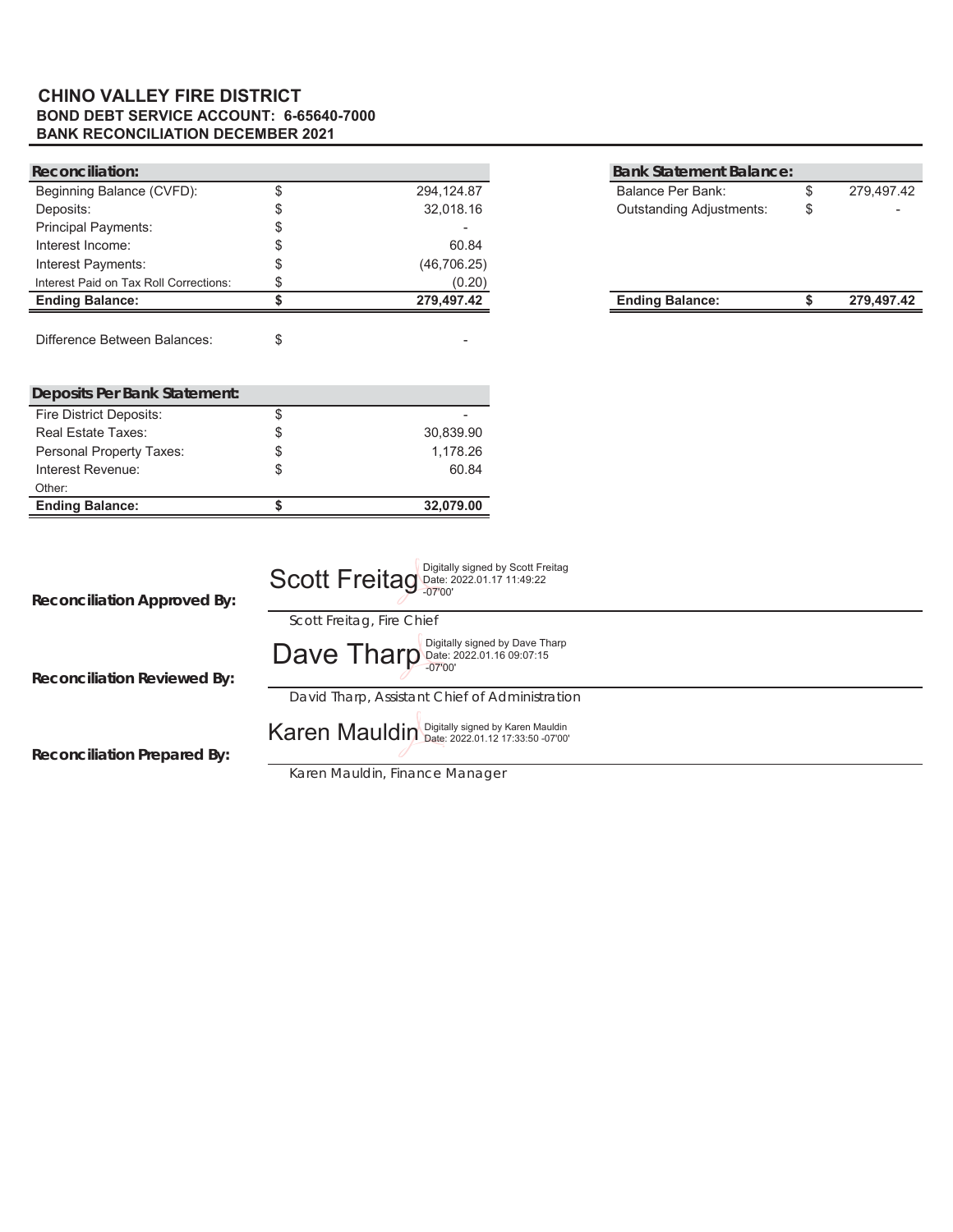# **CHINO VALLEY FIRE DISTRICT BOND DEBT FUND - DECEMBER, 2021**

<u> 1989 - Andrea Andrew Maria (b. 1989)</u>

 $\sim 10^{10}$  .

 $\label{eq:3.1} \begin{array}{cccccccccccccc} \mathcal{P} & & & & & & & \mathcal{P} & & \mathcal{P} & & \mathcal{P} & \mathcal{P} & \mathcal{P} & \mathcal{P} & \mathcal{P} & \mathcal{P} & \mathcal{P} & \mathcal{P} & \mathcal{P} & \mathcal{P} & \mathcal{P} & \mathcal{P} & \mathcal{P} & \mathcal{P} & \mathcal{P} & \mathcal{P} & \mathcal{P} & \mathcal{P} & \mathcal{P} & \mathcal{P} & \mathcal{P} & \mathcal{P} & \mathcal{P} & \mathcal{P} & \mathcal{$ 

| <b>Real Estate Taxes:</b> | 30,839.90 |  |
|---------------------------|-----------|--|
| <b>UPP Taxes:</b>         | 1,178.26  |  |
| <b>Interest Received:</b> | 60.84     |  |
| Other:                    | $\bullet$ |  |
| TOTAL:                    | 32,079.00 |  |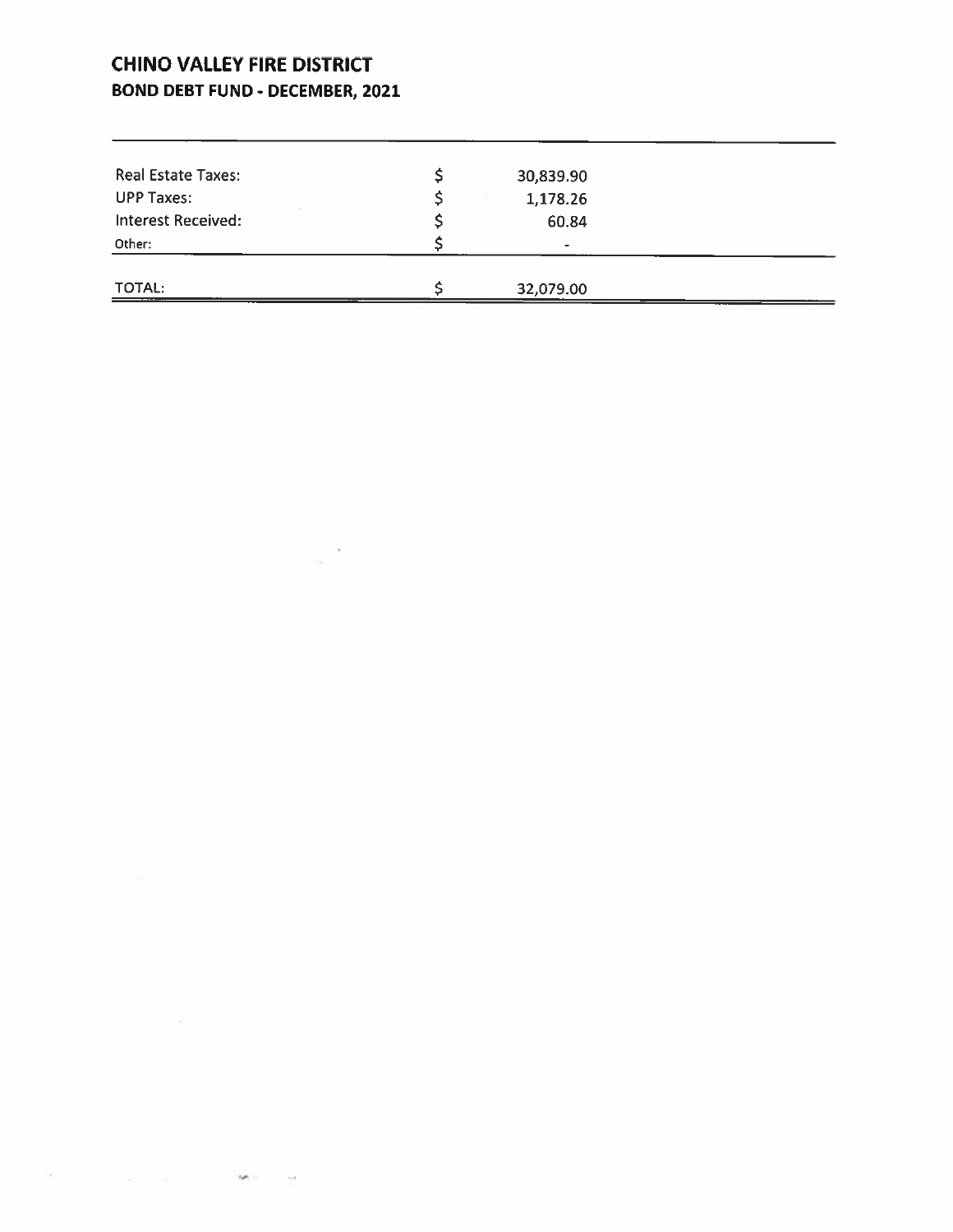

# Monthly Statement

| <b>Chino Valley Fire Dist BDS</b><br>Fund: 6065640700 |  |  |  |
|-------------------------------------------------------|--|--|--|
|                                                       |  |  |  |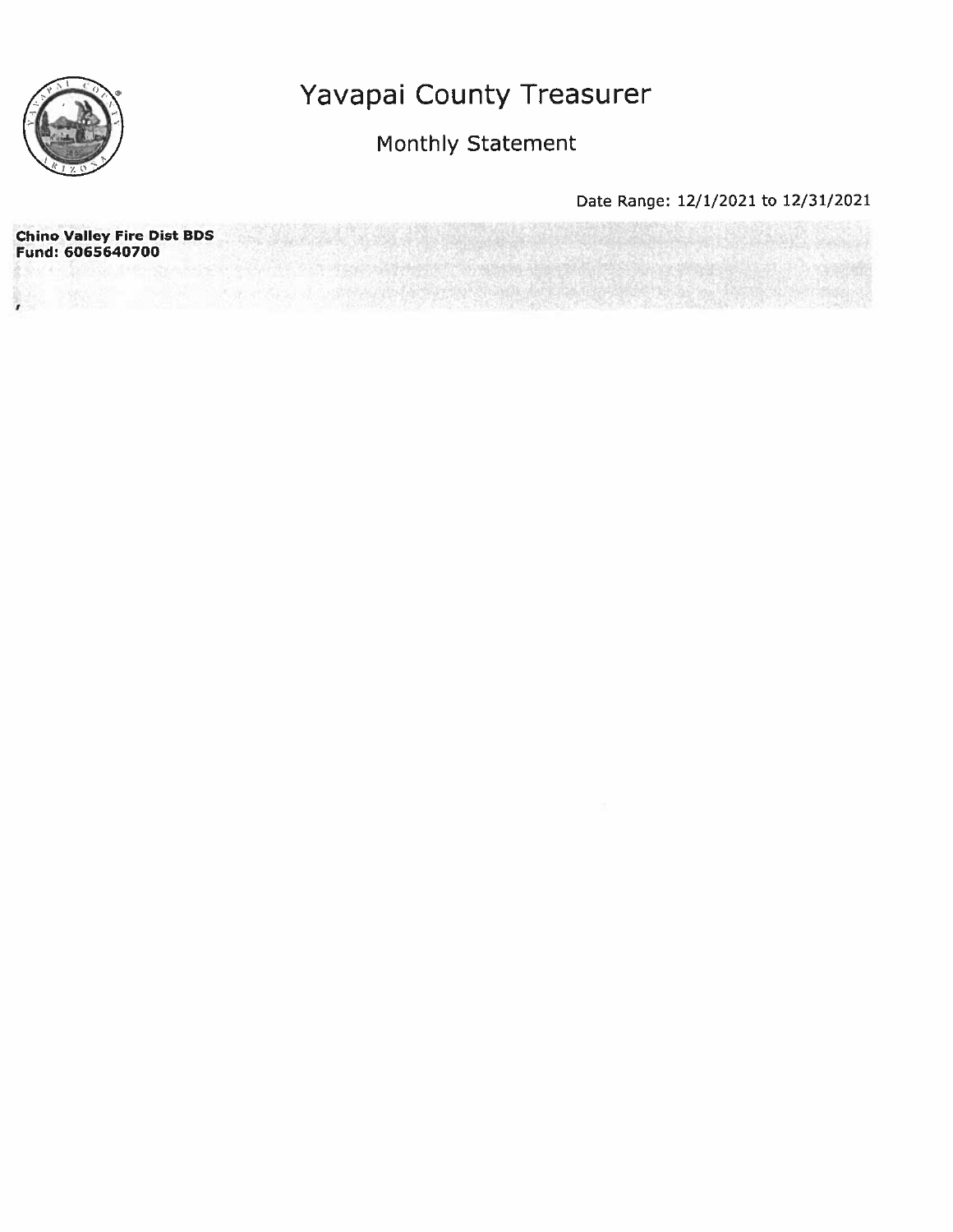



Date Notes

# Monthly Statement

| <b>Account</b>                        | <b>Period</b>                           | <b>YTD</b>                       |                        |                              |                  |
|---------------------------------------|-----------------------------------------|----------------------------------|------------------------|------------------------------|------------------|
| 6065640700                            | <b>Chino Valley Fire Dist BDS</b>       |                                  |                        |                              |                  |
| Begin Balance:                        | 294,124.87                              | 66,685.44                        |                        |                              |                  |
| Income:                               | 32,079.00                               | 259,518.76                       |                        |                              |                  |
| LOC Advance:                          | .00                                     | .00                              |                        |                              |                  |
| Expense:                              | (46,706.45)                             | (46, 706.78)                     |                        | LOC:                         | .00              |
| LOC Payments:                         | .00                                     | .00.                             |                        | <b>Warrants Outstanding:</b> | .00              |
| Cash Balance:                         | 279,497.42                              | 279,497.42                       |                        | End:                         | 279,497.42       |
|                                       |                                         | <b>Monthly Statement Summary</b> |                        |                              |                  |
| <b>Source Code Description</b>        |                                         |                                  |                        | <b>MTDAmount</b>             | <b>YTDAmount</b> |
| 6065640700 Chino Valley Fire Dist BDS |                                         | <b>Beginning Balance:</b>        |                        | 294,124.87                   | 66,685.44        |
| 11100.2010                            | 2010 Real Estate Taxes                  |                                  |                        | .00                          | 1,21             |
| 11100.2011                            | 2011 Real Estate Taxes                  |                                  |                        | .00                          | 1.62             |
| 11100.2012                            | 2012 Real Estate Taxes                  |                                  |                        | .00                          | 1.61             |
| 11100.2013                            | 2013 Real Estate Taxes                  |                                  |                        | .00.                         | 2.92             |
| 11100.2014                            | 2014 Real Estate Taxes                  |                                  |                        | .00.                         | 2.94             |
| 11100.2015                            | 2015 Real Estate Taxes                  |                                  |                        | .00                          | 2.86             |
| 11100.2016                            | 2016 Real Estate Taxes                  |                                  |                        | .00.                         | 1.25             |
| 11100.2017                            | 2017 Real Estate Taxes                  |                                  |                        | .00                          | 1.19             |
| 11100,2018                            | 2018 Real Estate Taxes                  |                                  |                        | .00                          | 1.14             |
| 11100.2019                            | 2019 Real Estate Taxes                  |                                  |                        | .24                          | 2.22             |
| 11100.2020                            | 2020 Real Estate Taxes                  |                                  |                        | 687.54                       | 4,687.52         |
| 11100.2021                            | 2021 Real Estate Taxes                  |                                  |                        | 30,152.12                    | 247,542.32       |
| 12100.2012                            | 2012 Personal Property Taxes            |                                  |                        | .00.                         | .10              |
| 12100.2013                            | 2013 Personal Property Taxes            |                                  |                        | .00                          | 1.26             |
| 12100.2015                            | 2015 Personal Property Taxes            |                                  |                        | .00                          | 9.00             |
| 12100.2016                            | 2016 Personal Property Taxes            |                                  |                        | .00                          | 13.27            |
| 12100.2017                            | 2017 Personal Property Taxes            |                                  |                        | (7.64)                       | 6.50             |
| 12100.2018                            | 2018 Personal Property Taxes            |                                  |                        | .00                          | 92.39            |
| 12100.2019                            | 2019 Personal Property Taxes            |                                  |                        | 58.74                        | 259.98           |
| 12100.2020                            | 2020 Personal Property Taxes            |                                  |                        | 86.72                        | 839.79           |
| 12100.2021                            | 2021 Personal Property Taxes            |                                  |                        | 1,040.44                     | 5,733.92         |
| 38109.0                               | <b>Interest on Investments St Treas</b> |                                  |                        | 60.84                        | 239.19           |
| 38113.0                               | Interest on Investments-Wells Fargo     |                                  |                        | .00 <sub>1</sub>             | 74.56            |
| 90002.0                               | Interest Pd on Tax Roll Corrections     |                                  |                        | (.20)                        | (.53)            |
| 92190.0                               | <b>Bond Interest Payment</b>            |                                  |                        | (46,706.25)                  | (46, 706.25)     |
|                                       |                                         |                                  | <b>Ending Balance:</b> | 279,497.42                   | 279,497.42       |
|                                       |                                         | <b>Monthly Statement Detail</b>  |                        |                              |                  |
| Date Notes                            |                                         | Doc #                            |                        |                              | Amount C/D       |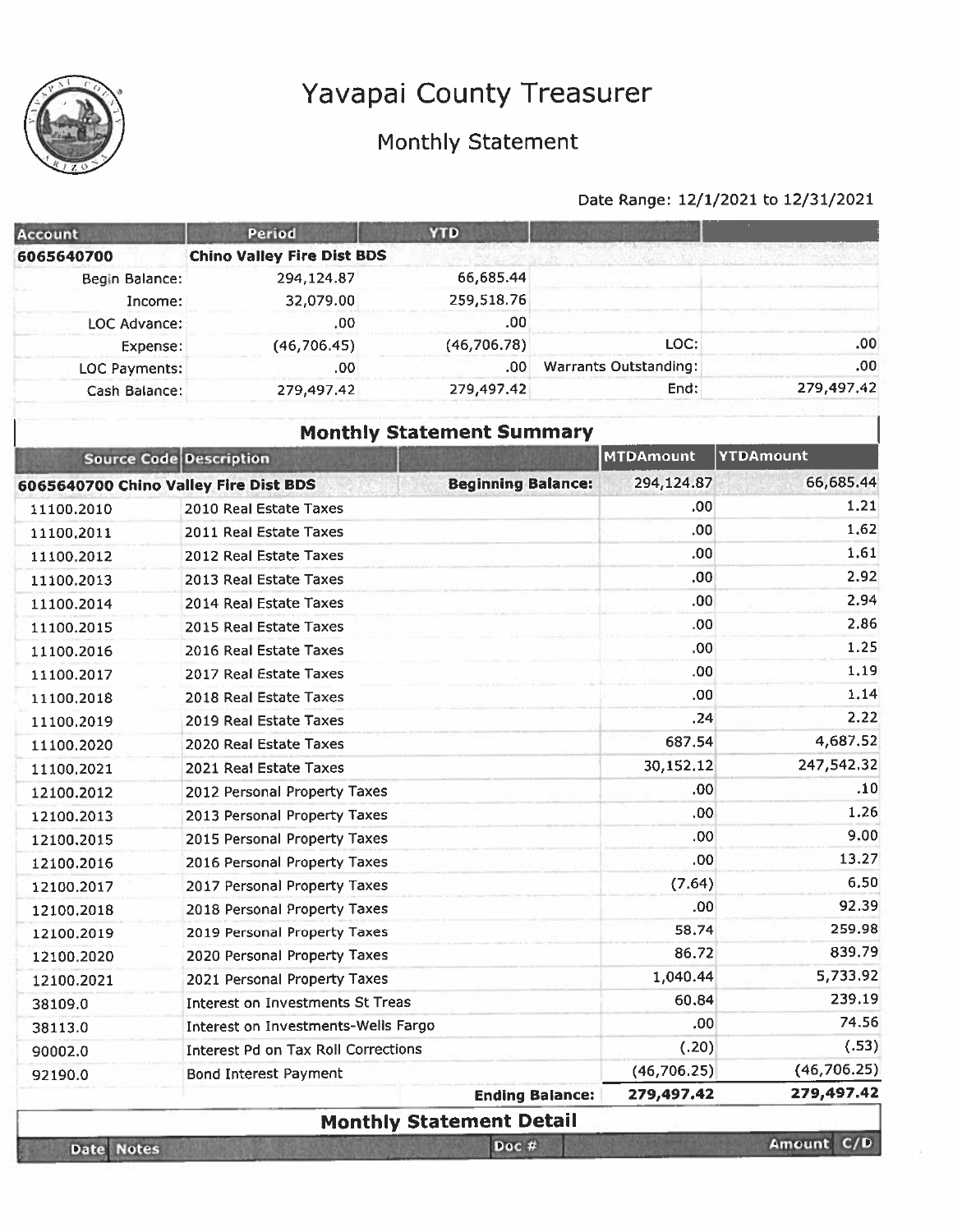

# Monthly Statement

| 6065640700 Chino Valley Fire Dist BDS |             | Beginning Balance: 294,124.87 |              |
|---------------------------------------|-------------|-------------------------------|--------------|
| 11100.2019 2019 Real Estate Taxes     |             | Source Code Total: .24        |              |
| 12/03 Tax Distribution                | $\bf{0}$    | .24                           | с            |
| 11100.2020 2020 Real Estate Taxes     |             | Source Code Total: 687.54     |              |
| 12/01 Tax Distribution                | 0           | 6.46                          | C            |
| 12/03 Tax Distribution                | 0           | .22                           | с            |
| 12/06 Tax Distribution                | 0           | 5.02                          | C            |
| 12/06 Tax Distribution                | 0           | 3.98                          | $\mathsf C$  |
| 12/09 Tax Distribution                | 0           | 20.71                         | $\mathsf{C}$ |
| 12/09 Tax Distribution                | 0           | 46.04                         | $\mathsf C$  |
| 12/10 Tax Distribution                | 0           | 18.29                         | C            |
| 12/13 Tax Distribution                | $\mathbf 0$ | 5.39                          | $\mathsf{C}$ |
| 12/14 Tax Distribution                | 0           | 83.41                         | C            |
| 12/14 Tax Distribution                | 0           | 20.54                         | $\mathsf C$  |
| 12/14 Tax Distribution                | 0           | 28,65                         | $\mathsf C$  |
| 12/15 Tax Distribution                | 0           | 18.28                         | $\mathsf{C}$ |
| 12/16 Tax Distribution                | 0           | 5.14                          | c            |
| 12/17 Tax Distribution                | 0           | 40.79                         | $\mathsf{C}$ |
| 12/20 Tax Distribution                | 0           | 8.22                          | $\mathsf{C}$ |
| 12/20 Tax Distribution                | 0           | (.08)                         | $\mathsf{C}$ |
| 12/20 Tax Distribution                | 0           | 31.44                         | $\mathsf{C}$ |
| 12/20 Tax Distribution                | 0           | 47.28                         | $\mathsf{C}$ |
| 12/20 Tax Distribution                | 0           | 53.17                         | $\mathsf{C}$ |
| 12/21 Tax Distribution                | 0           | 39.10                         | $\mathsf C$  |
| 12/22 Tax Distribution                | 0           | .90                           | $\mathsf C$  |
| 12/22 Tax Distribution                | 0           | 21,35                         | $\mathsf{C}$ |
| 12/23 Tax Distribution                | 0           | 1.48                          | C            |
| 12/23 Tax Distribution                | 0           | 7.78                          | $\mathsf{C}$ |
| 12/27 Tax Distribution                | 0           | 11.00                         | $\mathsf{C}$ |
| 12/27 Tax Distribution                | 0           | 4.38                          | C            |
| 12/27 Tax Distribution                | 0           | 46.40                         | c            |
| 12/28 Tax Distribution                | 0           | .22                           | C            |
| 12/29 Tax Distribution                | 0           | 22.21                         | $\mathsf{C}$ |
| 12/29 Tax Distribution                | 0           | 9.06                          | С            |
| 12/30 Tax Distribution                | 0           | 71.88                         | C            |
| 12/30 Tax Distribution                | 0           | 2.13                          | C            |
| 12/30 Tax Distribution                | 0           | 6.70                          | C            |
| 11100.2021 2021 Real Estate Taxes     |             | Source Code Total: 30,152.12  |              |
| 12/01 Tax Distribution                | 0           | 14.19                         | C            |
| 12/01 Tax Distribution                | 0           | 103.81                        | c            |
| 12/01 Tax Distribution                | 0           | 40.90                         | $\mathsf{C}$ |
| 12/01 Tax Distribution                | 0           | 166.35                        | C            |
| 12/01 Tax Distribution                | 0           | 114,65                        | C            |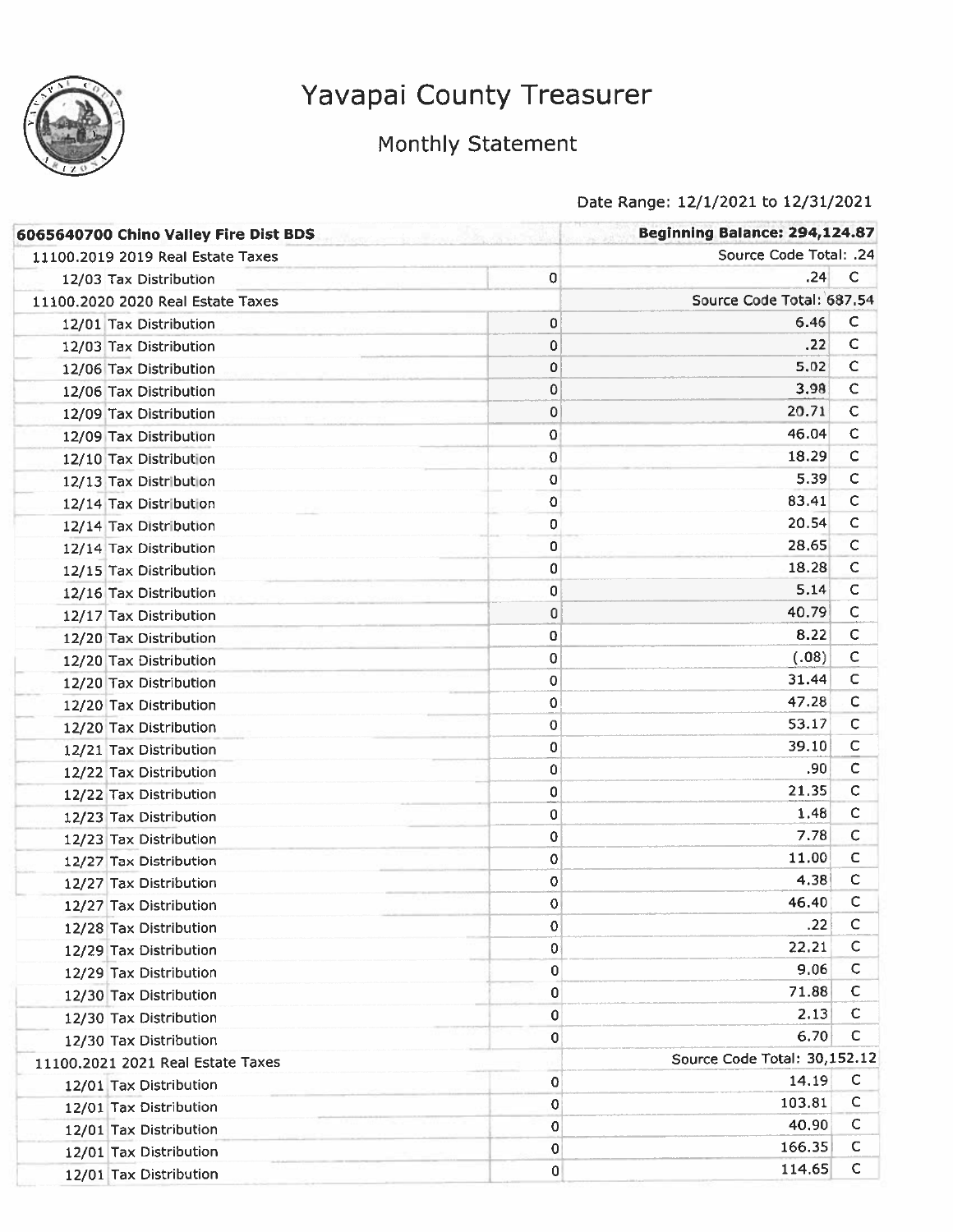

# Monthly Statement

| 12/01 Tax Distribution | $\mathbf 0$ | 563.58   | C            |
|------------------------|-------------|----------|--------------|
| 12/01 Tax Distribution | 0           | 12.10    | C            |
| 12/02 Tax Distribution | 0           | 93.14    | C            |
| 12/02 Tax Distribution | 0           | 158.49   | $\mathsf{C}$ |
| 12/02 Tax Distribution | 0           | 122.38   | C            |
| 12/02 Tax Distribution | 0           | 72.15    | C            |
| 12/02 Tax Distribution | 0           | 398.56   | $\mathbf C$  |
| 12/02 Tax Distribution | 0           | 239.82   | $\mathsf{C}$ |
| 12/03 Tax Distribution | 0           | 52.38    | $\mathsf{C}$ |
| 12/03 Tax Distribution | 0           | 442.74   | $\mathsf{C}$ |
| 12/03 Tax Distribution | 0           | 249.64   | C            |
| 12/06 Tax Distribution | 0           | 167.43   | $\mathsf{C}$ |
| 12/06 Tax Distribution | 0           | 841.01   | C            |
| 12/06 Tax Distribution | $\mathbf 0$ | 115.18   | C            |
| 12/07 Tax Distribution | 0           | 227.23   | $\mathsf{C}$ |
| 12/07 Tax Distribution | 0           | 338.81   | c            |
| 12/07 Tax Distribution | 0           | 241.18   | $\mathsf{C}$ |
| 12/07 Tax Distribution | 0           | (3.87)   | $\mathsf{C}$ |
| 12/07 Tax Distribution | O           | 247.97   | $\mathsf{C}$ |
| 12/07 Tax Distribution | $\mathbf 0$ | 203.39   | $\mathsf{C}$ |
| 12/08 Tax Distribution | 0           | 709.33   | C            |
| 12/08 Tax Distribution | 0           | 1,509.68 | $\mathsf{C}$ |
| 12/08 Tax Distribution | 0           | 121.75   | $\mathsf{C}$ |
| 12/08 Tax Distribution | 0           | 70.71    | $\mathsf{C}$ |
| 12/08 Tax Distribution | $\mathbf 0$ | 650.83   | $\mathsf{C}$ |
| 12/09 Tax Distribution | 0           | 14.86    | $\mathsf{C}$ |
| 12/09 Tax Distribution | 0           | 211.88   | $\mathsf{C}$ |
| 12/09 Tax Distribution | 0           | 268.65   | $\mathsf{C}$ |
| 12/10 Tax Distribution | 0           | 1,633.57 | c            |
| 12/10 Tax Distribution | 0           | 36.86    | C            |
| 12/13 Tax Distribution | 0           | .03      | C            |
| 12/13 Tax Distribution | 0           | 1,210.77 | C            |
| 12/13 Tax Distribution | 0           | 20.22    | C            |
| 12/14 Tax Distribution | 0           | 83.34    | $\mathsf{C}$ |
| 12/14 Tax Distribution | 0           | 46.06    | $\mathsf{C}$ |
| 12/14 Tax Distribution | 0           | 663.51   | $\mathsf{C}$ |
| 12/14 Tax Distribution | 0           | 14.64    | c            |
| 12/14 Tax Distribution | 0           | 122.33   | C            |
| 12/14 Tax Distribution | O           | 645.67   | C            |
| 12/15 Tax Distribution | $\pmb{0}$   | 4.50     | $\mathsf{C}$ |
| 12/15 Tax Distribution | 0           | 25.92    | $\mathsf{C}$ |
| 12/15 Tax Distribution | $\mathbf 0$ | 937.18   | с            |
| 12/15 Tax Distribution | $\pmb{0}$   | 142.96   | $\mathsf C$  |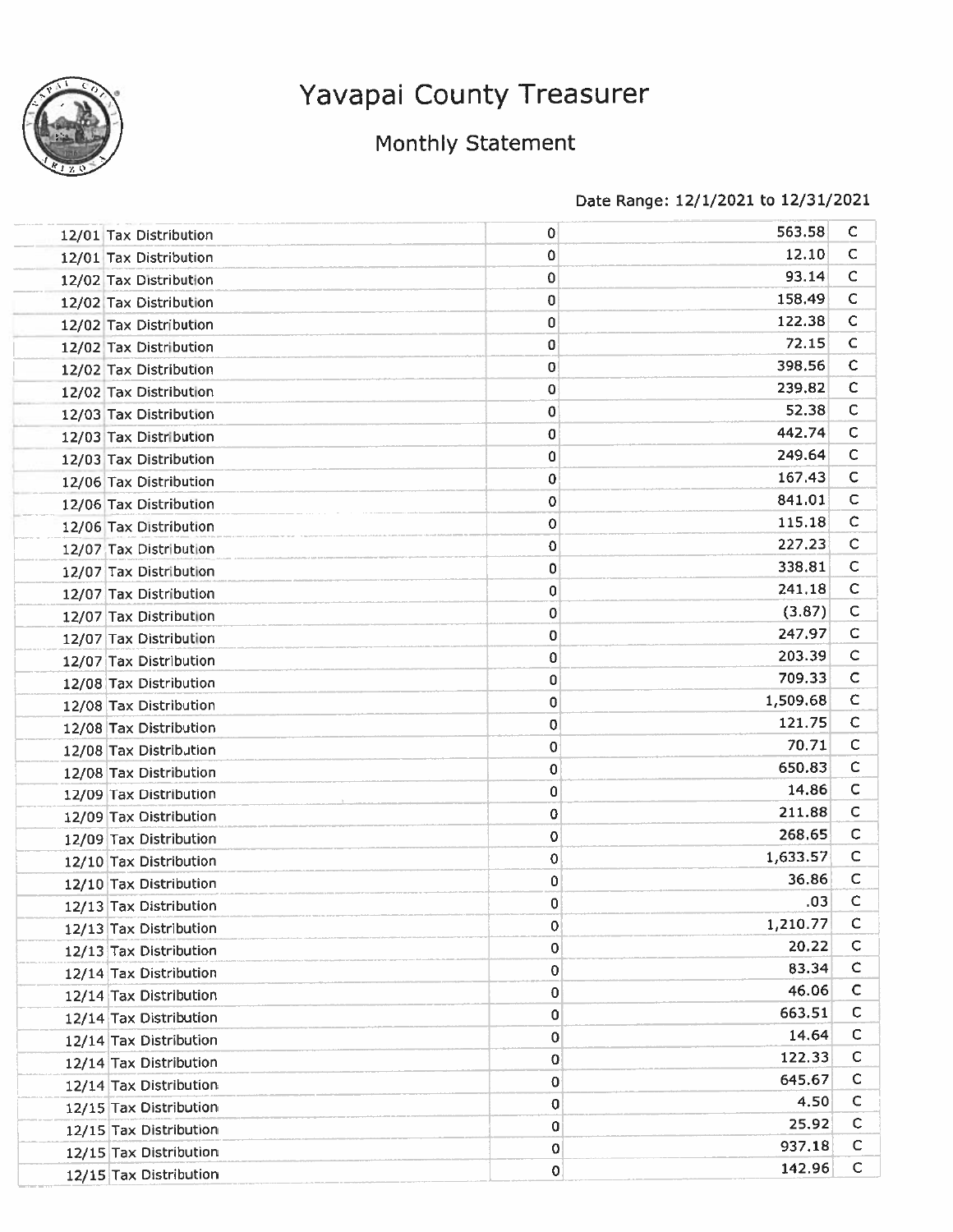

# Monthly Statement

| 12/15 Tax Distribution                  | 0           | 235.23                    | C            |
|-----------------------------------------|-------------|---------------------------|--------------|
| 12/15 Tax Distribution                  | 0           | 659.11                    | $\mathsf{C}$ |
| 12/16 Tax Distribution                  | 0           | 67.14                     | $\mathsf{C}$ |
| 12/16 Tax Distribution                  | 0           | 70.30                     | $\mathsf{C}$ |
| 12/16 Tax Distribution                  | 0           | 82.86                     | $\mathsf{C}$ |
| 12/16 Tax Distribution                  | 0           | 568.81                    | $\mathsf{C}$ |
| 12/17 Tax Distribution                  | 0           | 1,031.61                  | $\mathsf{C}$ |
| 12/20 Tax Distribution                  | 0           | 176.37                    | $\mathsf{C}$ |
| 12/20 Tax Distribution                  | 0           | 1,003.44                  | $\mathsf{C}$ |
| 12/20 Tax Distribution                  | 0           | 201.60                    | C            |
| 12/20 Tax Distribution                  | 0           | 24.08                     | С            |
| 12/20 Tax Distribution                  | $\mathbf 0$ | 648.73                    | C            |
| 12/21 Tax Distribution                  | 0           | 497.75                    | с            |
| 12/21 Tax Distribution                  | 0           | 20.02                     | С            |
| 12/21 Tax Distribution                  | 0           | 530.41                    | С            |
| 12/21 Tax Distribution                  | 0           | 75.81                     | C            |
| 12/21 Tax Distribution                  | 0           | 296.38                    | $\mathsf C$  |
| 12/21 Tax Distribution                  | 0           | 535.48                    | С            |
| 12/22 Tax Distribution                  | 0           | 123.90                    | C            |
| 12/22 Tax Distribution                  | 0           | 152.01                    | C            |
| 12/22 Tax Distribution                  | 0           | 1,323.47                  | C            |
| 12/22 Tax Distribution                  | 0           | 478.30                    | $\mathsf C$  |
| 12/22 Tax Distribution                  | 0           | 398.92                    | $\mathsf C$  |
| 12/22 Tax Distribution                  | 0           | 78.56                     | $\mathsf{C}$ |
| 12/23 Tax Distribution                  | 0           | 583.10                    | С            |
| 12/23 Tax Distribution                  | 0           | 156,35                    | C            |
| 12/27 Tax Distribution                  | 0           | 245.27                    | $\mathsf{C}$ |
| 12/27 Tax Distribution                  | 0           | 6.34                      | $\mathsf{C}$ |
| 12/27 Tax Distribution                  | 0           | 542.67                    | $\mathsf{C}$ |
| 12/27 Tax Distribution                  | 0           | 257.02                    | с            |
| 12/28 Tax Distribution                  | 0           | 212.56                    | С            |
| 12/29 Tax Distribution                  | 0           | 5.66                      | C            |
| 12/29 Tax Distribution                  | 0           | 1,113.17                  | С            |
| 12/29 Tax Distribution                  | 0           | 1,091.62                  | C            |
| 12/29 Tax Distribution                  | 0           | 170.97                    | $\mathsf{C}$ |
| 12/29 Tax Distribution                  | 0           | 112.77                    | $\mathsf C$  |
| 12/30 Tax Distribution                  | 0           | 283.28                    | $\mathsf C$  |
| 12/30 Tax Distribution                  | 0           | 1,487.84                  | C            |
| 12/30 Tax Distribution                  | 0           | 234.75                    | С            |
| 12100.2017 2017 Personal Property Taxes |             | Source Code Total: (7.64) |              |
| 12/14 Tax Distribution                  | $\pmb{0}$   | (7.64)                    | C            |
| 12100.2019 2019 Personal Property Taxes |             | Source Code Total: 58.74  |              |
| 12/14 Tax Distribution                  | 0           | 3.18                      | C            |
|                                         |             |                           |              |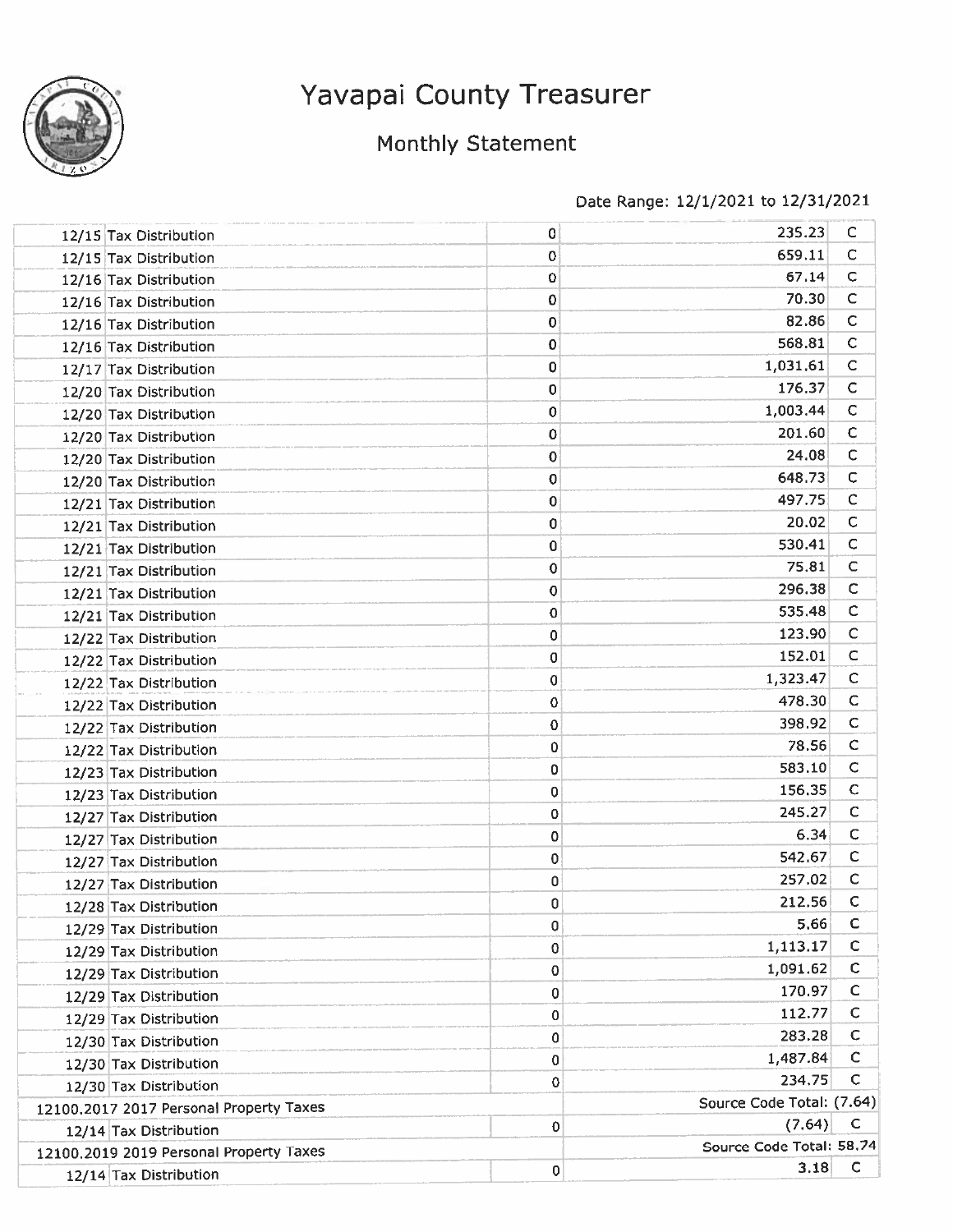

# Monthly Statement

| 12/20 Tax Distribution                  | 0        | 4.56                        | C            |
|-----------------------------------------|----------|-----------------------------|--------------|
| 12/22 Tax Distribution                  | 0        | 21.06                       | $\mathsf{C}$ |
| 12/28 Tax Distribution                  | $\bf{0}$ | 24.74                       | $\mathsf{C}$ |
| 12/29 Tax Distribution                  | 0        | 5.20                        | C            |
| 12100.2020 2020 Personal Property Taxes |          | Source Code Total: 86.72    |              |
| 12/02 Tax Distribution                  | 0        | 34.80                       | C            |
| 12/14 Tax Distribution                  | 0        | 2.92                        | $\mathsf C$  |
| 12/20 Tax Distribution                  | 0        | 21.98                       | C            |
| 12/28 Tax Distribution                  | 0        | 22.31                       | $\mathsf{C}$ |
| 12/29 Tax Distribution                  | 0        | 4.71                        | C            |
| 12100.2021 2021 Personal Property Taxes |          | Source Code Total: 1,040.44 |              |
| 12/01 Tax Distribution                  | 0        | 25.31                       | C            |
| 12/01 Tax Distribution                  | 0        | 17.35                       | с            |
| 12/02 Tax Distribution                  | 0        | 40.49                       | C            |
| 12/02 Tax Distribution                  | 0        | 19,49                       | C            |
| 12/02 Tax Distribution                  | 0        | (17.28)                     | $\mathsf{C}$ |
| 12/02 Tax Distribution                  | 0        | 29.30                       | $\mathsf{C}$ |
| 12/02 Tax Distribution                  | 0        | 22,48                       | $\mathsf{C}$ |
| 12/03 Tax Distribution                  | 0        | 5.34                        | $\mathsf{C}$ |
| 12/07 Tax Distribution                  | 0        | 3.74                        | С            |
| 12/07 Tax Distribution                  | 0        | 23.19                       | C            |
| 12/07 Tax Distribution                  | 0        | 50.29                       | C            |
| 12/07 Tax Distribution                  | 0        | .65                         | C            |
| 12/08 Tax Distribution                  | 0        | 4.83                        | C            |
| 12/08 Tax Distribution                  | 0        | 16.54                       | $\mathsf{C}$ |
| 12/08 Tax Distribution                  | 0        | 1.87                        | c            |
| 12/08 Tax Distribution                  | 0        | 5.38                        | $\mathsf{C}$ |
| 12/08 Tax Distribution                  | 0        | 23.12                       | C            |
| 12/09 Tax Distribution                  | 0        | 1.82                        | C            |
| 12/09 Tax Distribution                  | 0        | 17.77                       | C            |
| 12/13 Tax Distribution                  | 0        | 20.56                       | $\mathsf{C}$ |
| 12/14 Tax Distribution                  | 0        | 13.11                       | $\mathsf{C}$ |
| 12/14 Tax Distribution                  | 0        | 2.80                        | C            |
| 12/14 Tax Distribution                  | 0        | 42.36                       | с            |
| 12/15 Tax Distribution                  | 0        | 2.80                        | $\mathsf C$  |
| 12/16 Tax Distribution                  | 0        | 30.45                       | С            |
| 12/16 Tax Distribution                  | 0        | 2.01                        | $\mathsf{C}$ |
| 12/16 Tax Distribution                  | $\bf{0}$ | 9.65                        | С            |
| 12/17 Tax Distribution                  | $\bf{0}$ | 44.61                       | c            |
| 12/20 Tax Distribution                  | 0        | 32.87                       | C            |
| 12/20 Tax Distribution                  | 0        | 11.63                       | $\mathsf{C}$ |
| 12/20 Tax Distribution                  | 0        | 26.91                       | C            |
| 12/21 Tax Distribution                  | 0        | 20,43                       | $\mathsf{C}$ |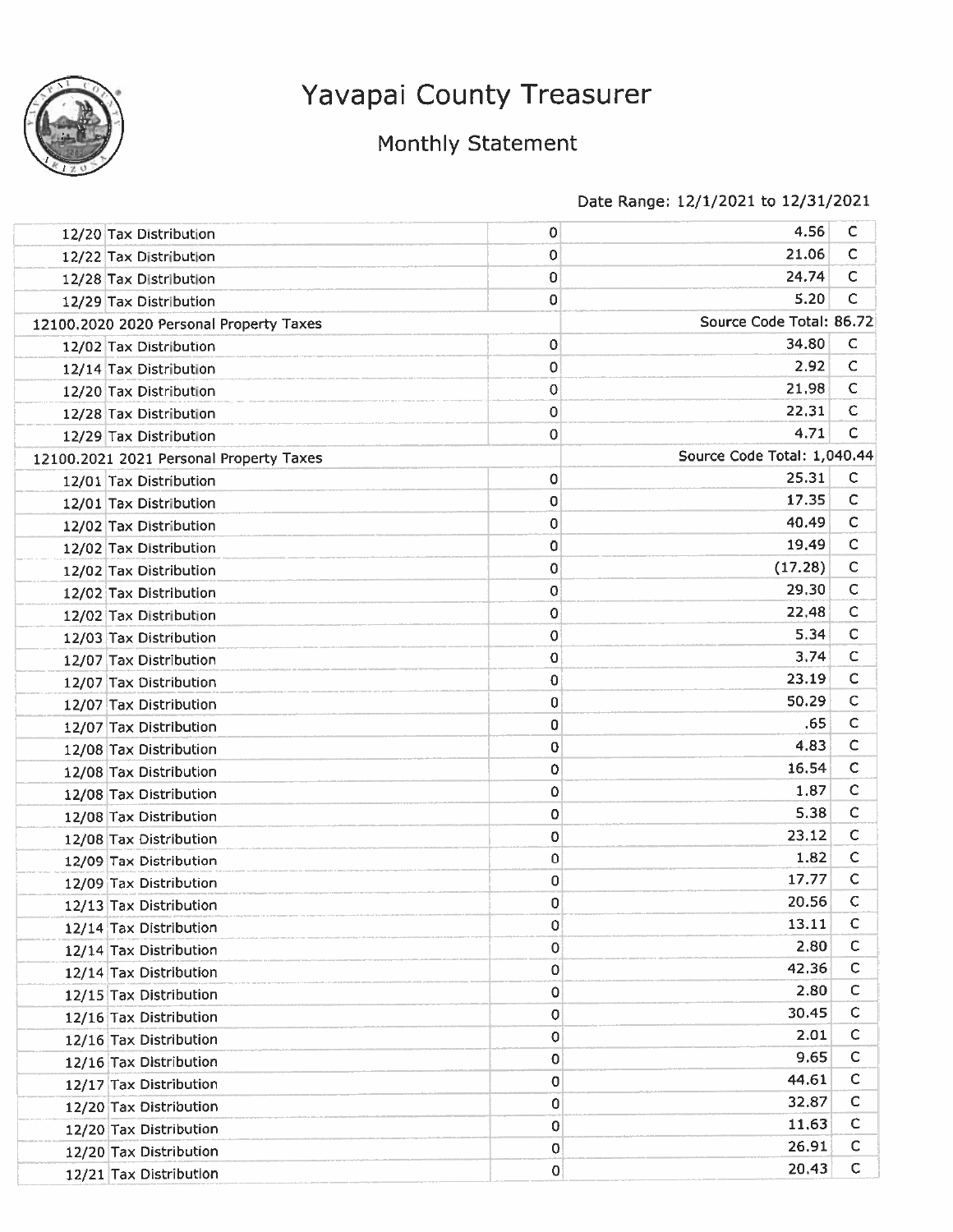

# Monthly Statement

| 12/21 Tax Distribution                                      | 0           | 77.40                             | C            |
|-------------------------------------------------------------|-------------|-----------------------------------|--------------|
| 12/21 Tax Distribution                                      | 0           | 15.53                             | $\mathsf{C}$ |
| 12/22 Tax Distribution                                      | 0           | 39.63                             | $\mathsf{C}$ |
| 12/22 Tax Distribution                                      | 0           | 22.65                             | C            |
| 12/27 Tax Distribution                                      | 0           | 12.91                             | $\mathsf{C}$ |
| 12/27 Tax Distribution                                      | 0           | 2.89                              | $\mathsf{C}$ |
| 12/27 Tax Distribution                                      | 0           | 17.20                             | $\mathsf{C}$ |
| 12/28 Tax Distribution                                      | 0           | 26.61                             | C            |
| 12/29 Tax Distribution                                      | 0           | 25.81                             | C            |
| 12/29 Tax Distribution                                      | 0           | 36.68                             | C            |
| 12/29 Tax Distribution                                      | 0           | 34.11                             | $\mathsf{C}$ |
| 12/29 Tax Distribution                                      | 0           | 84,91                             | $\mathsf{C}$ |
| 12/30 Tax Distribution                                      | 0           | 47.32                             | $\mathsf{C}$ |
| 12/30 Tax Distribution                                      | 0           | 29.83                             | C            |
| 12/30 Tax Distribution                                      | 0           | 15.09                             | C            |
| 38109.0 Interest on Investments St Treas                    |             | Source Code Total: 60.84          |              |
| 12/30 Investment Interest                                   | 0           | 60.84                             | C            |
| 90002.0 Interest Pd on Tax Roll Corrections                 |             | Source Code Total: (.20)          |              |
| 12/02 80070 210-00-64011 2021 Adjustment/Corr Refund        | 80070       | (.17)                             | D            |
| 12/07 80113 306-15-013D0 2021 Adjustment/Corr Refund        | 80113       | (.03)                             | D            |
| 92190.0 Bond Interest Payment                               |             | Source Code Total: (46,706.25)    |              |
| 12/27 Bond interest pmnt Loan# 100555676 Inv#<br>0008013057 | $\mathbf 0$ | (46, 706.25)                      | D            |
| 6065640700 Chino Valley Fire Dist BDS                       |             | <b>Ending Balance: 279,497.42</b> |              |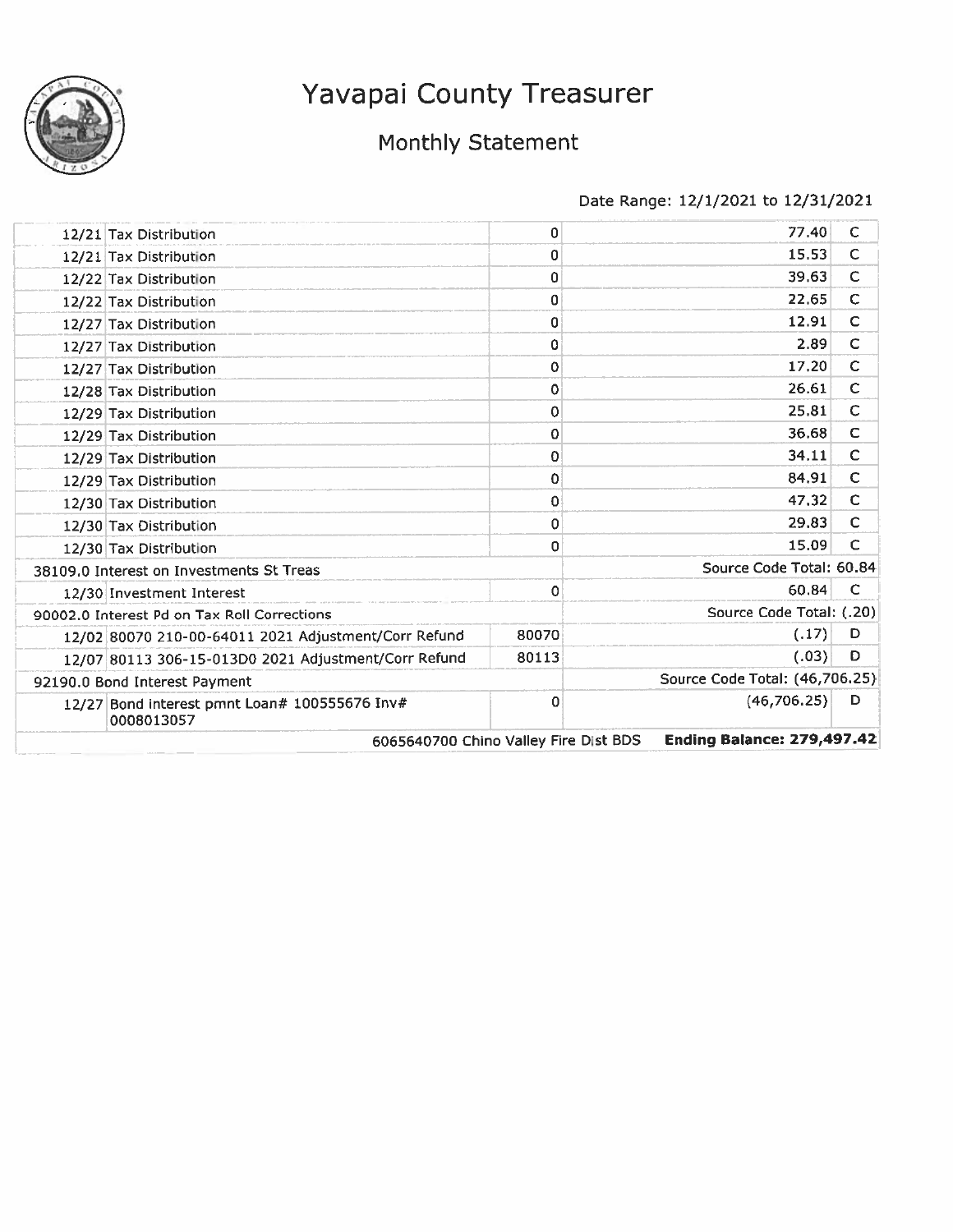#### **Chino Valley Fire District Page: 1**

#### Bank Reconciliation Summary

#### For the Bank Statement ending: 12/31/2021

| <b>BANK CONTROL ID: BDS - YAVAPAI COUNTY TREASURER</b> | <b>DESC: BOND DEBT SERVICE</b> | <b>ACCOUNT NO: 6-65640-7000</b> |
|--------------------------------------------------------|--------------------------------|---------------------------------|
| <b>Beginning Balance:</b>                              | 12/01/21                       | \$294,124.87                    |
| Deposits and Credits:                                  |                                | \$32,079.00                     |
| Checks and Charges:                                    |                                | (\$46,706.45)                   |
| Adjustments:                                           |                                | \$0.00                          |
| <b>Ending Balance Per Reconciliation:</b>              |                                | \$279,497.42                    |
| Ending Balance Per Bank Statement:                     | 12/31/21                       | \$279,497.42                    |
| * Outstanding Deposits and Credits:                    | 12/31/21                       | \$0.00                          |
| * Outstanding Checks and Charges:                      | 12/31/21                       | \$0.00                          |
| <b>Ending Book Balance:</b>                            | 12/31/21                       | \$279,497.42                    |
|                                                        |                                |                                 |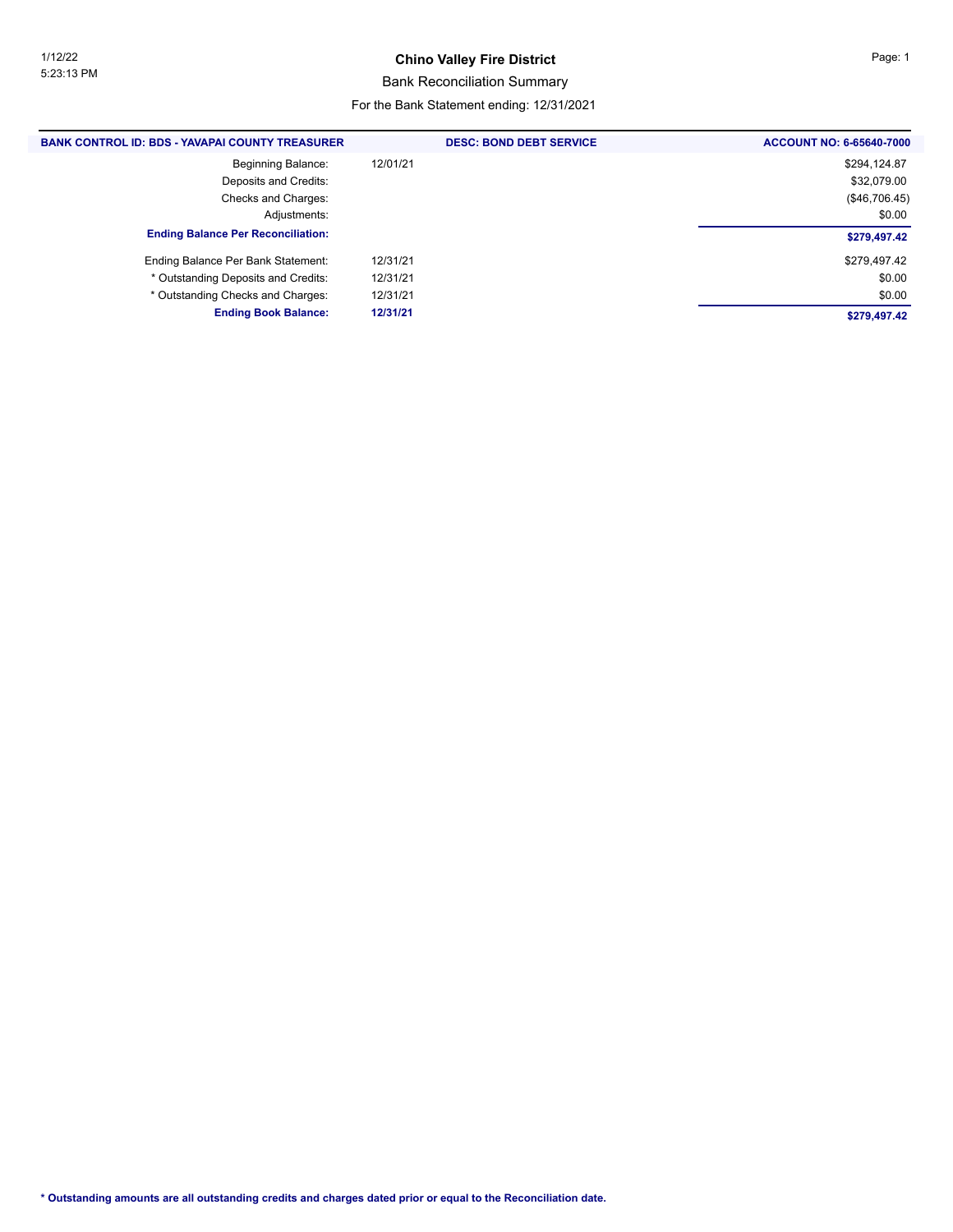### **Chino Valley Fire District Chinage: 1** Page: 1

BR Checks and Charges Cleared

For the Bank Statement ending: 12/31/21

| <b>BDS</b>  | <b>Yavapai County Treasurer</b> |                                       | <b>Bond Debt Service</b> |               |                                          | 6-65640-7000 |  |
|-------------|---------------------------------|---------------------------------------|--------------------------|---------------|------------------------------------------|--------------|--|
| <b>Date</b> | <b>Document</b>                 | <b>Description</b>                    |                          | <b>Module</b> | Company                                  | Amount       |  |
| 12/31/21    | BDS Cash With YC                | <b>BDS Interest Payment PP Refund</b> |                          | GL            | <b>CHINOV</b>                            | \$46,706.25  |  |
| 12/31/21    | Cash With Yav Cty               | Interest Paid-Tax Roll Correct        |                          | GL            | <b>CHINOV</b>                            | \$0.20       |  |
|             |                                 |                                       |                          |               | <b>TOTAL CHECKS AND CHARGES CLEARED:</b> | \$46,706.45  |  |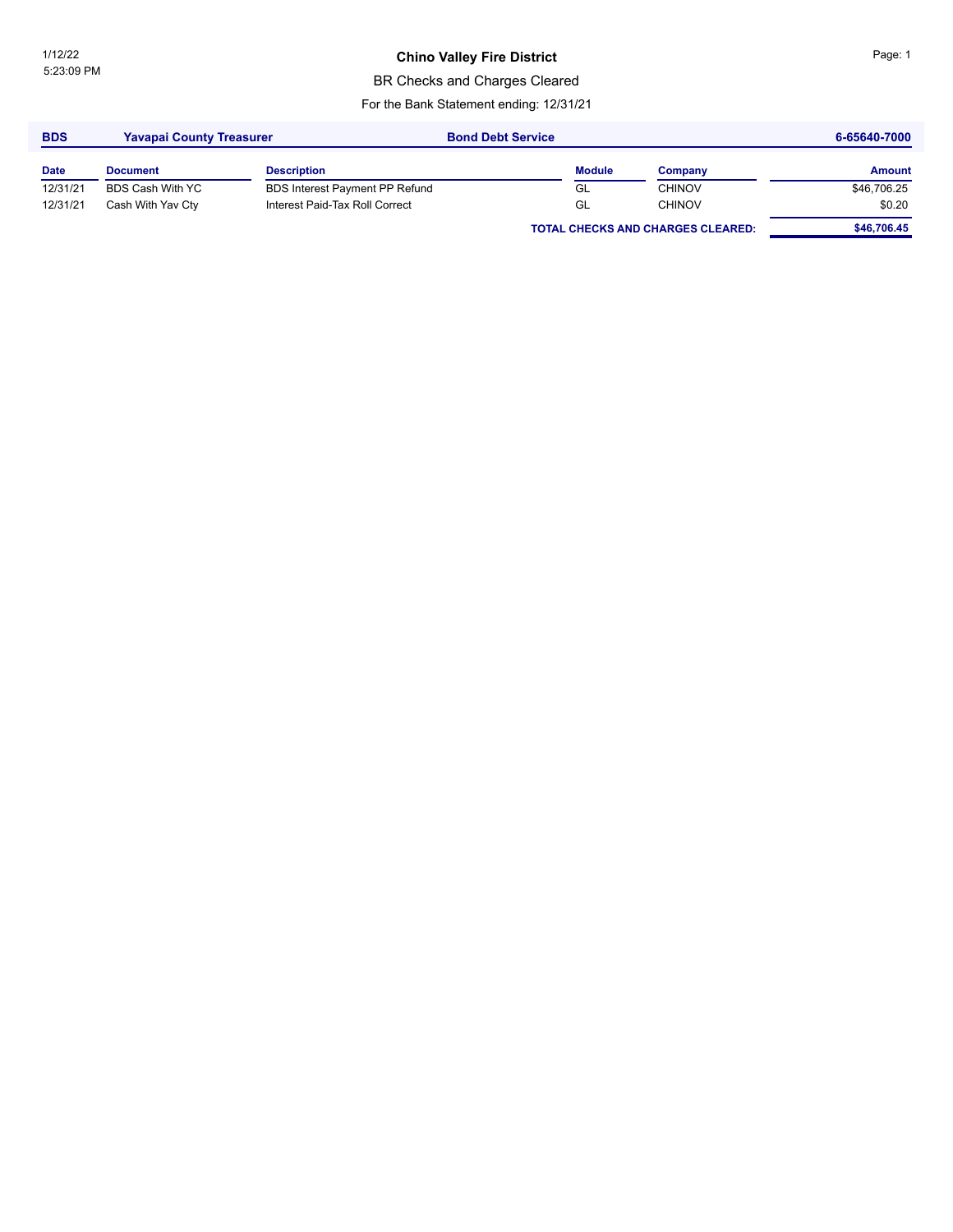BR Checks and Charges Outstanding

For the Bank Statement ending:

**Date Document Description Module Company Amount**

**TOTAL CHECKS AND CHARGES OUTSTANDING:**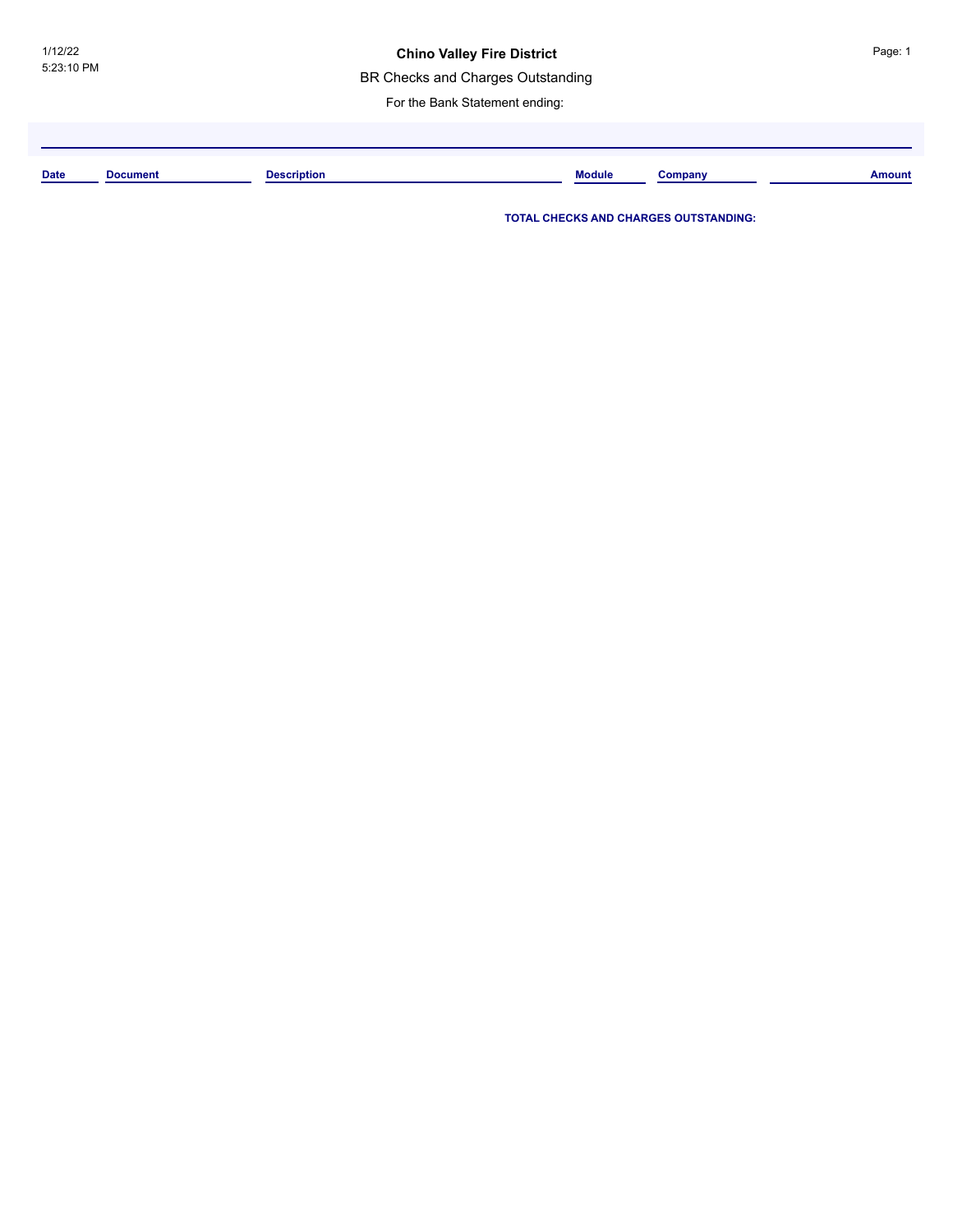### **Chino Valley Fire District China Burget China Page: 1**

BR Deposits and Credits Cleared

For the Bank Statement ending: 12/31/21

| <b>BDS</b>  | <b>Yavapai County Treasurer</b> |                                | <b>Bond Debt Service</b> |               |                                            | 6-65640-7000  |  |
|-------------|---------------------------------|--------------------------------|--------------------------|---------------|--------------------------------------------|---------------|--|
| <b>Date</b> | <b>Document</b>                 | <b>Description</b>             |                          | <b>Module</b> | Company                                    | <b>Amount</b> |  |
| 12/31/21    | Cash With Yav Cty               | BDS Tax & Interest Revenue Dec |                          | GL            | <b>CHINOV</b>                              | \$32,079.00   |  |
|             |                                 |                                |                          |               | <b>TOTAL DEPOSITS AND CREDITS CLEARED:</b> | \$32,079.00   |  |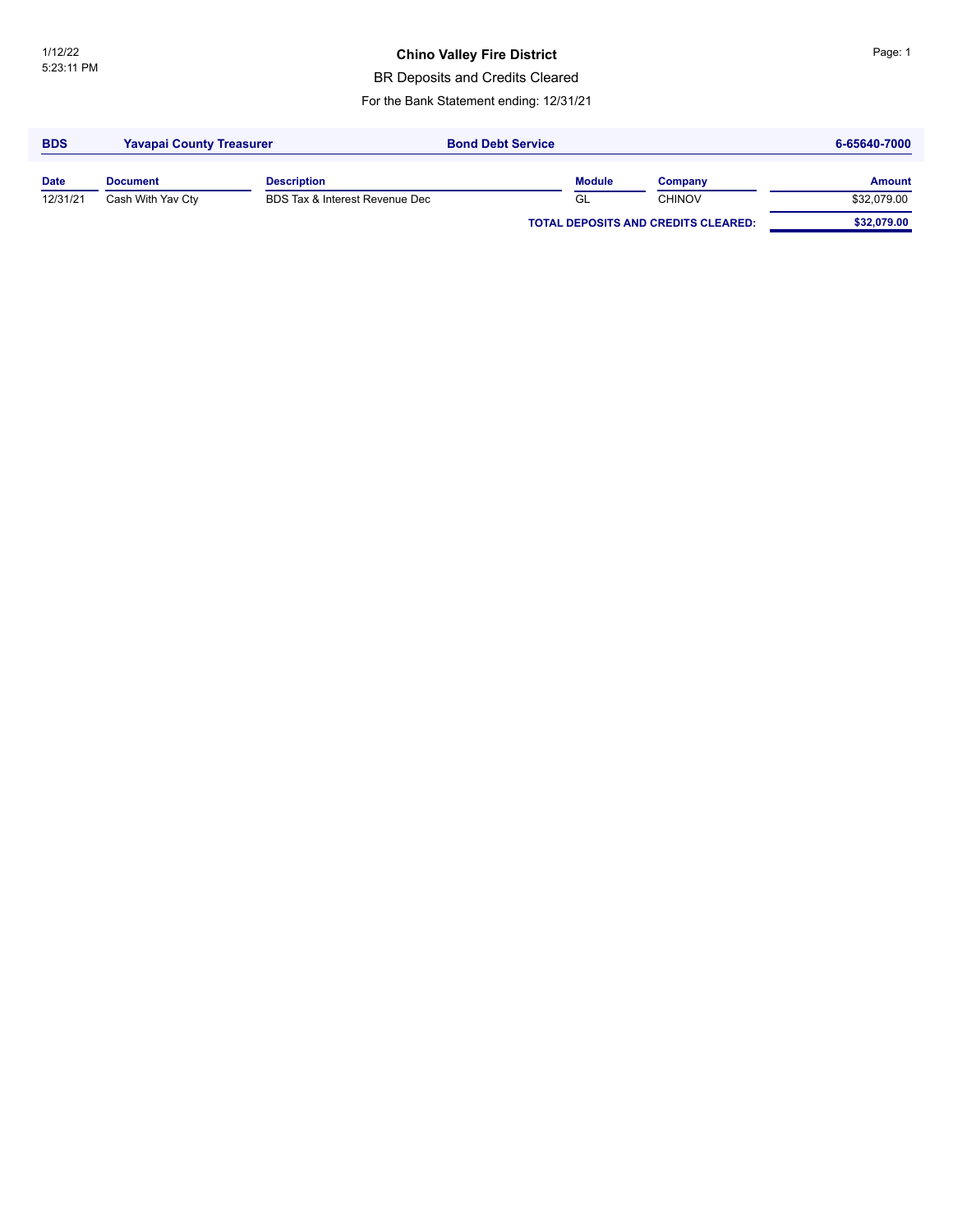#### **Chino Valley Fire District**

BR Deposits and Credits Outstanding

For the Bank Statement ending:

| <b>Date</b> | <b>Document</b><br>. | <b>Description</b> | <b>Module</b> | $\mathcal{L}$ ompany | <b>Amount</b> |
|-------------|----------------------|--------------------|---------------|----------------------|---------------|
|             |                      |                    |               |                      |               |

**TOTAL DEPOSITS AND CREDITS OUTSTANDING:**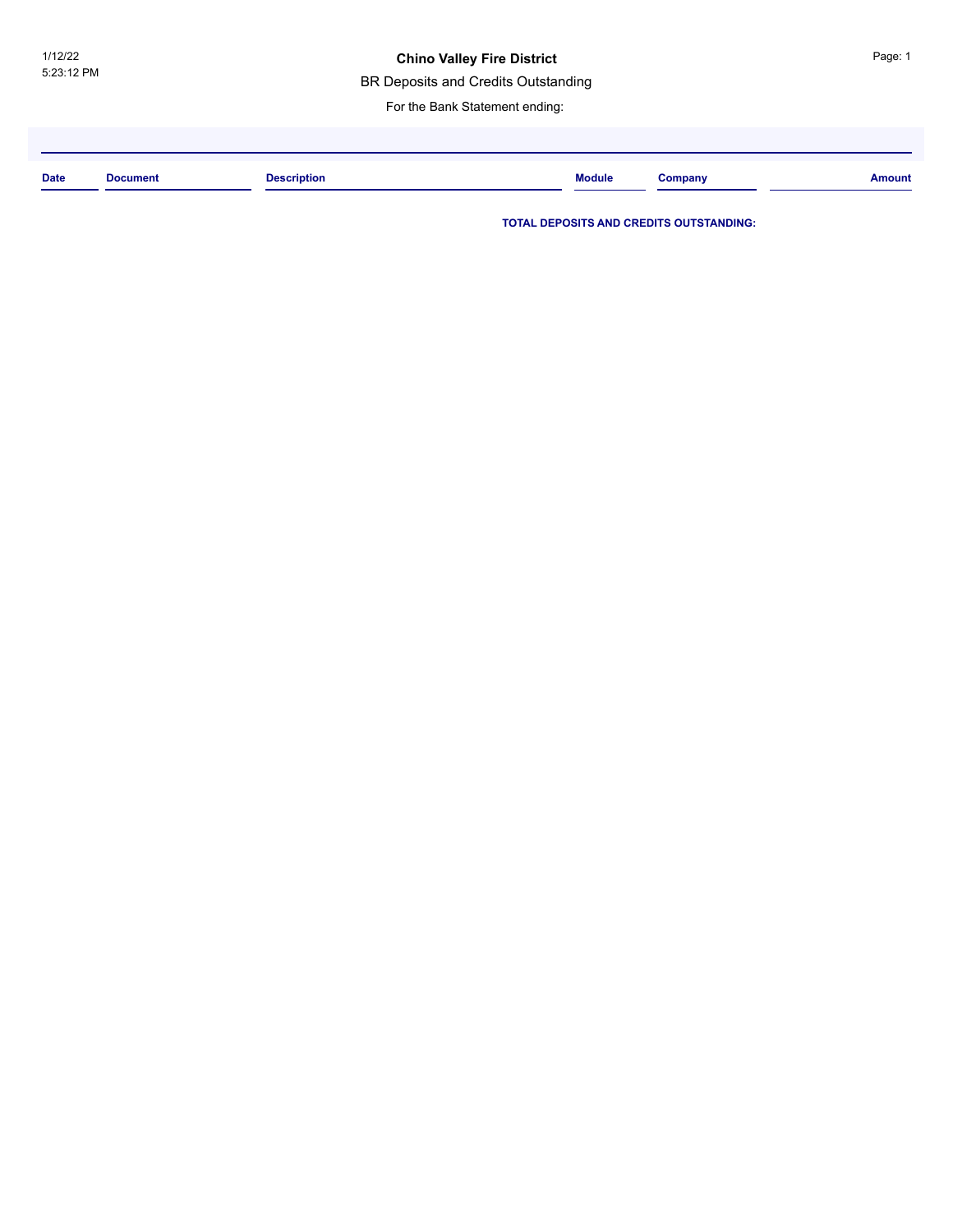#### **Chino Valley Fire District**

### Bank Reconciliation Register

| <b>Document Number</b>                                 | <b>Date</b> | <b>BR Status</b> | Void? | <b>Description</b>             | <b>Date Cleared</b>        | <b>Amount</b> |
|--------------------------------------------------------|-------------|------------------|-------|--------------------------------|----------------------------|---------------|
| <b>MODULE: JOURNAL ENTRIES FROM GENERAL LEDGER</b>     |             |                  |       |                                |                            |               |
| <b>BANK CONTROL ID: BDS - YAVAPAI COUNTY TREASURER</b> |             |                  |       |                                |                            |               |
| BDS Cash With YC                                       | 12/31/21    | Marked           | No    | BDS Interest Payment PP Refund | 01/12/22                   | \$46,706.25   |
| Cash With Yav Cty                                      | 12/31/21    | Marked           | No    | BDS Tax & Interest Revenue Dec | 01/12/22                   | \$32.079.00   |
| Cash With Yav Cty                                      | 12/31/21    | Marked           | No    | Interest Paid-Tax Roll Correct | 01/12/22                   | \$0.20        |
|                                                        |             |                  |       |                                | <b>SUB TOTAL FOR BANK:</b> | \$78,785.45   |
|                                                        |             |                  |       |                                | <b>TOTAL FOR MODULE:</b>   | \$78.785.45   |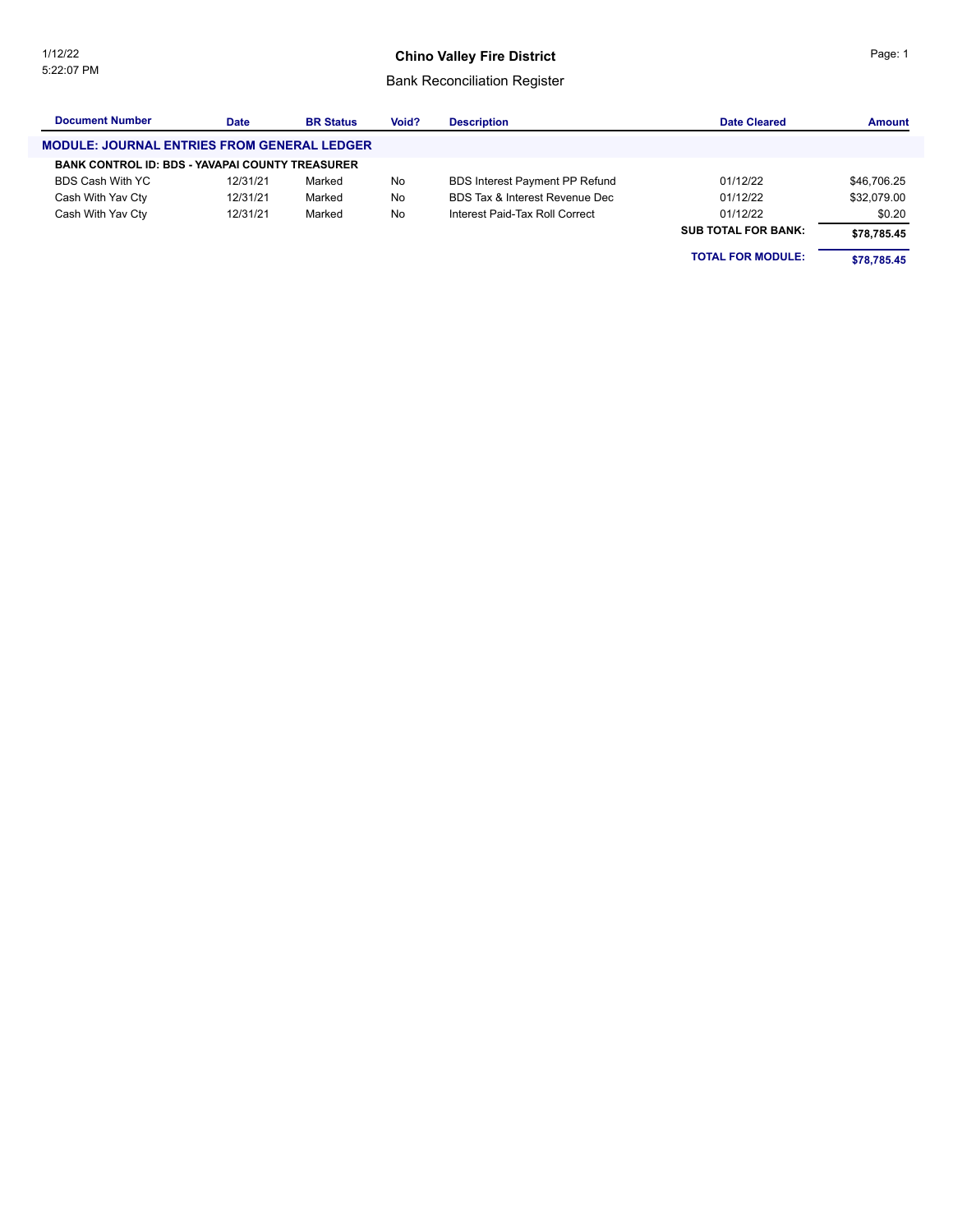### **Chino Valley Fire District China Page: 1**

BR Adjustments Report

For the Bank Statement ending:

| <b>Date</b>           | Document | Description | L Account | . .<br>Offset Amt | $\sim$<br>Adj. Amt |
|-----------------------|----------|-------------|-----------|-------------------|--------------------|
|                       |          |             |           |                   |                    |
| _ _ _ _ _ _ _ _ _ _ _ |          |             |           |                   |                    |

**DOCUMENT: ADJUSTMENT DOCUMENT '' TOTAL:**

**TOTAL FOR ALL ADJUSTMENTS:**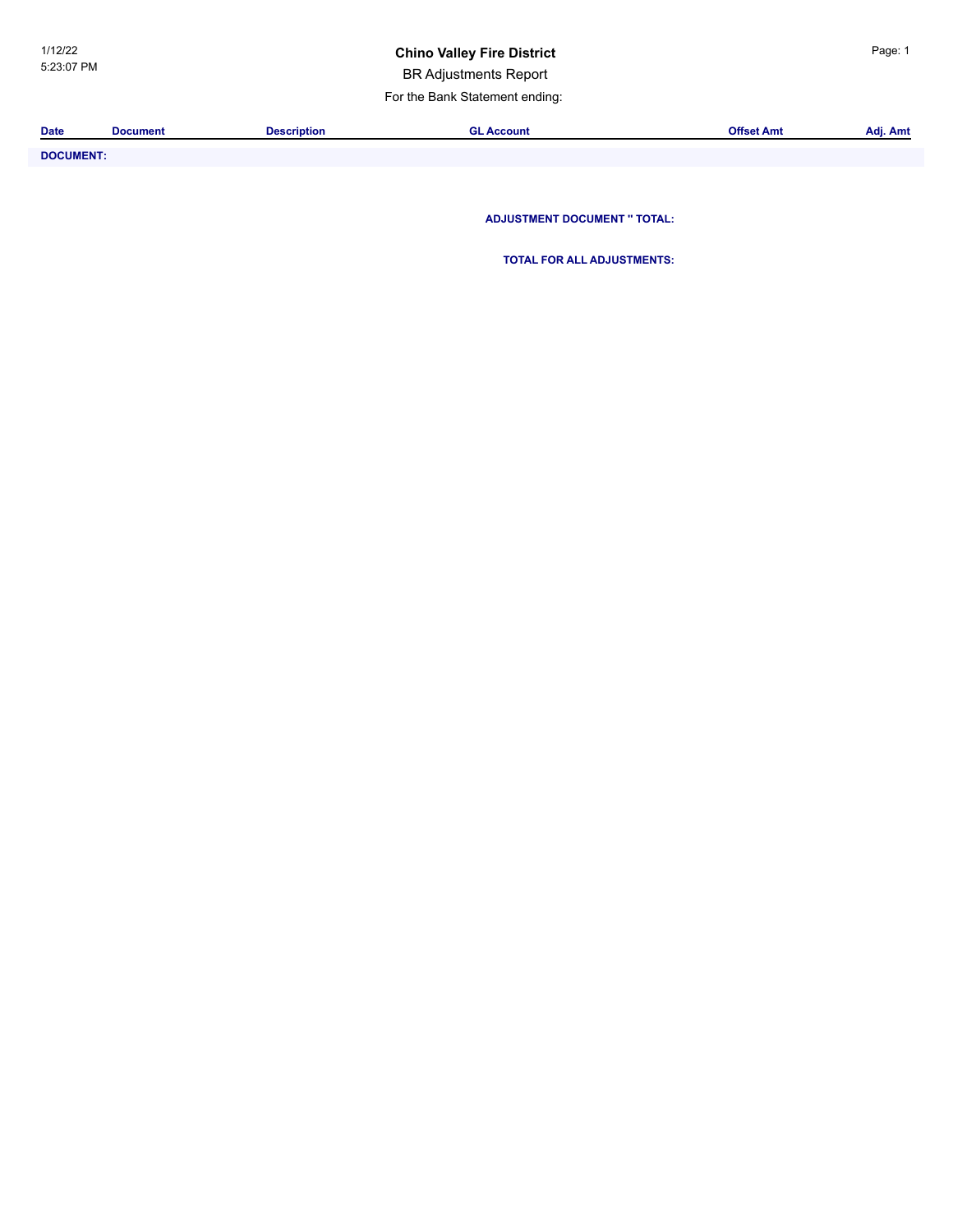# **Chino Valley Fire District** 1/12/22

Income Statement

#### (Original Budget to Actual Comparison)

For the period of 12/1/2021 Through 12/31/2021

#### Fund: (40) Bond Service Fund

|                                           | <b>Current Period</b> |                |               |               | Year To Date |                 |               |                 |          |
|-------------------------------------------|-----------------------|----------------|---------------|---------------|--------------|-----------------|---------------|-----------------|----------|
|                                           | Account               | Actual         | <b>Budget</b> | Variance      | %            | Actual          | <b>Budget</b> | Variance        | %        |
| Re <u>venues</u>                          |                       |                |               |               |              |                 |               |                 |          |
| Real Estate Tax                           | 40420000002           | \$30,839.90    | \$0.00        | \$30,839.90   | $0.0\%$      | \$252,248.80    | \$0.00        | \$252,248.80    | $0.0\%$  |
| Personal Tax Revenue                      | 40420500000           | 1,178.26       | 0.00          | 1,178.26      | 0.0          | 6,956.21        | 0.00          | 6,956.21        | 0.0      |
| <b>Net Revenues</b>                       |                       | \$32,018.16    | \$0.00        | \$32,018.16   | $0.0 \%$     | \$259,205.01    | \$0.00        | \$259,205.01    | $0.0 \%$ |
| Income (Loss) from Operations             |                       | \$32,018.16    | \$0.00        | \$32,018.16   | 0.0%         | \$259,205.01    | \$0.00        | \$259,205.01    | $0.0\%$  |
| Other Income (Expense)                    |                       |                |               |               |              |                 |               |                 |          |
| <b>Bond Debt Service Interest Revenue</b> | 40430000000           | \$60.84        | \$0.00        | \$60.84       | 0.0%         | \$313.75        | \$0.00        | \$313.75        | 0.0%     |
| <b>Bond Debt Service Interest Expense</b> | 40610000000           | (46, 706.45)   | 0.00          | (46, 706.45)  | 0.0          | (46, 706.78)    | 0.00          | (46, 706.78)    | 0.0      |
| <b>Total Other Income (Expense)</b>       |                       | \$(46, 645.61) | \$0.00        | \$(46,645.61) | $0.0 \%$     | $$$ (46,393.03) | \$0.00        | $$$ (46,393.03) | $0.0 \%$ |
| Net Income (Loss)                         |                       | \$(14,627.45)  | \$0.00        | \$(14,627.45) | $0.0\%$      | \$212,811.98    | \$0.00        | \$212,811.98    | $0.0\%$  |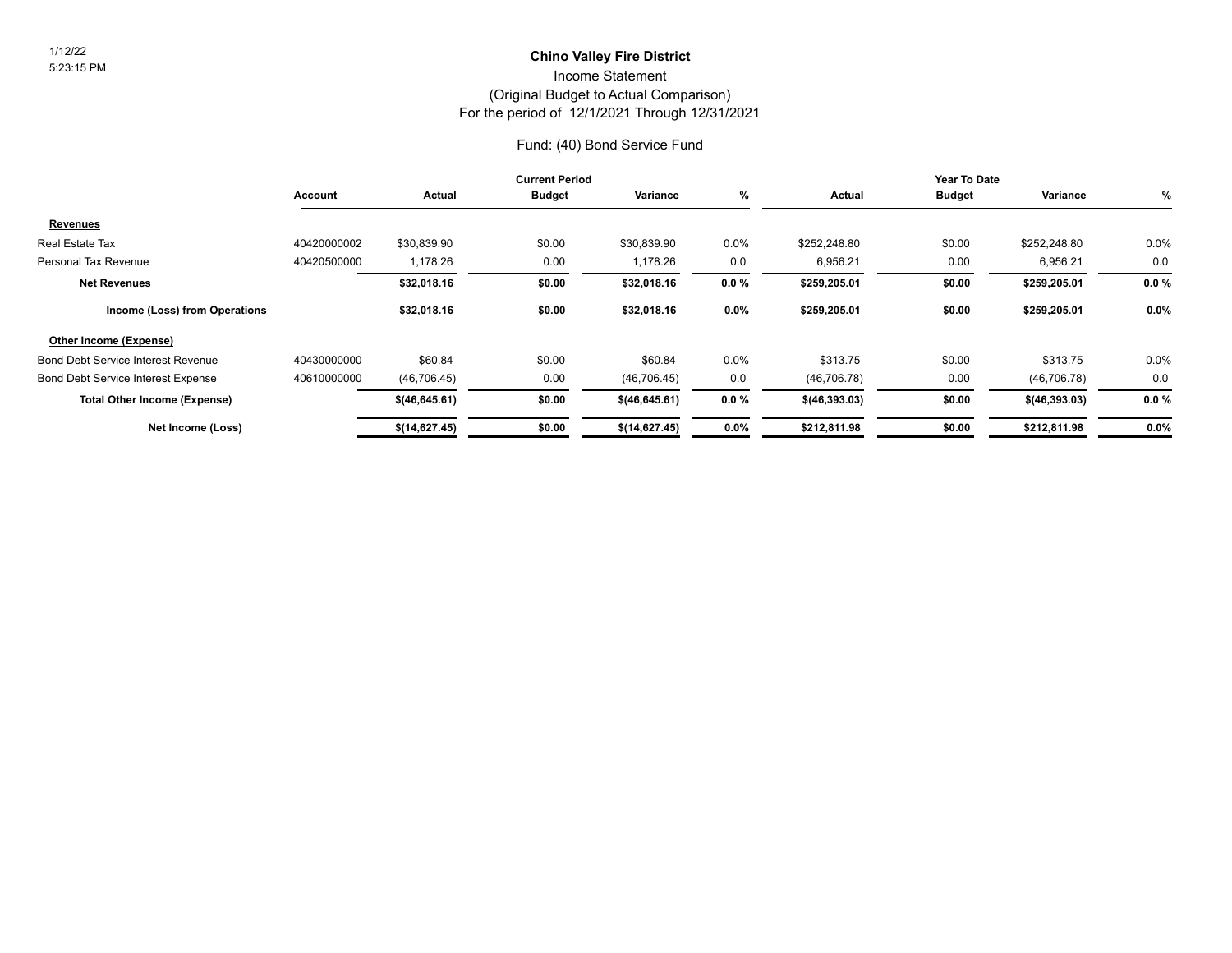#### 1/12/22 **Chino Valley Fire District**

Balance Sheet

As of 12/31/2021

Fund: (40) Bond Service Fund Account: (1105) Not Defined

**Assets**

| <b>Current Assets</b>                   |              |              |
|-----------------------------------------|--------------|--------------|
| <b>Bond Debt Service</b>                | \$279,497.42 |              |
| <b>Total Current Assets</b>             |              | \$279,497.42 |
| <b>Total Assets</b>                     |              | \$279,497.42 |
| <b>Total Liabilities and Net Assets</b> |              | \$0.00       |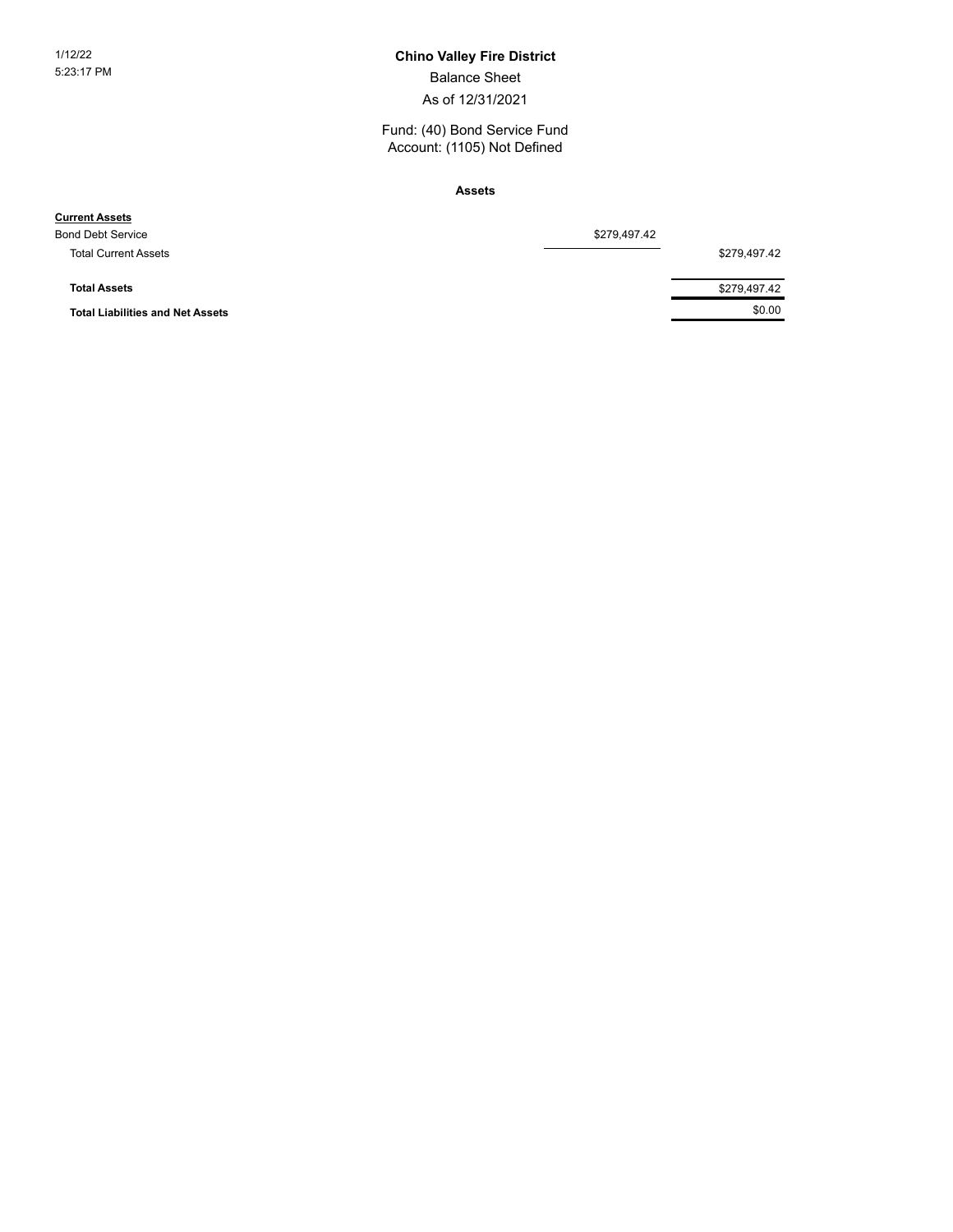1/12/22 5:23:19 PM

#### **Chino Valley Fire District**

### GL Account Ledger - Detail By Period

12/1/2021 through 12/31/2021

| <b>Batch</b>    | Journal | Entry# | <b>Date</b> | Job                      | <b>Document</b>         | <b>Description</b>                       | <b>Debits</b> | <b>Credits</b> | <b>Balance</b> |
|-----------------|---------|--------|-------------|--------------------------|-------------------------|------------------------------------------|---------------|----------------|----------------|
| 40.1105.0.0.000 |         |        |             | <b>BOND DEBT SERVICE</b> |                         |                                          |               |                | \$294,124.87   |
| 2224            | GJ      | 143894 | 12/31/21    |                          | <b>BDS Cash With YC</b> | BDS Interest Payment PP Refund 2016      |               | 46,706.25      | 247,418.62     |
| 2228            | GJ      | 143904 | 12/31/21    |                          | Cash With Yav Cty       | BDS Tax & Interest Revenue Dec 2021      | 32,079.00     |                | 279,497.62     |
| 2229            | GJ      | 143909 | 12/31/21    |                          | Cash With Yav Cty       | Interest Paid-Tax Roll Corrections 12.21 |               | 0.20           | 279,497.42     |
|                 |         |        |             |                          |                         | <b>BOND DEBT SERVICE TOTALS:</b>         | \$32,079.00   | \$46,706.45    | \$279,497.42   |
|                 |         |        |             |                          |                         |                                          |               |                |                |
|                 |         |        |             |                          |                         | <b>TOTAL OF LEDGER:</b>                  | \$32,079.00   | \$46,706.45    | \$279,497.42   |
|                 |         |        |             |                          |                         |                                          |               |                |                |

Page: 1